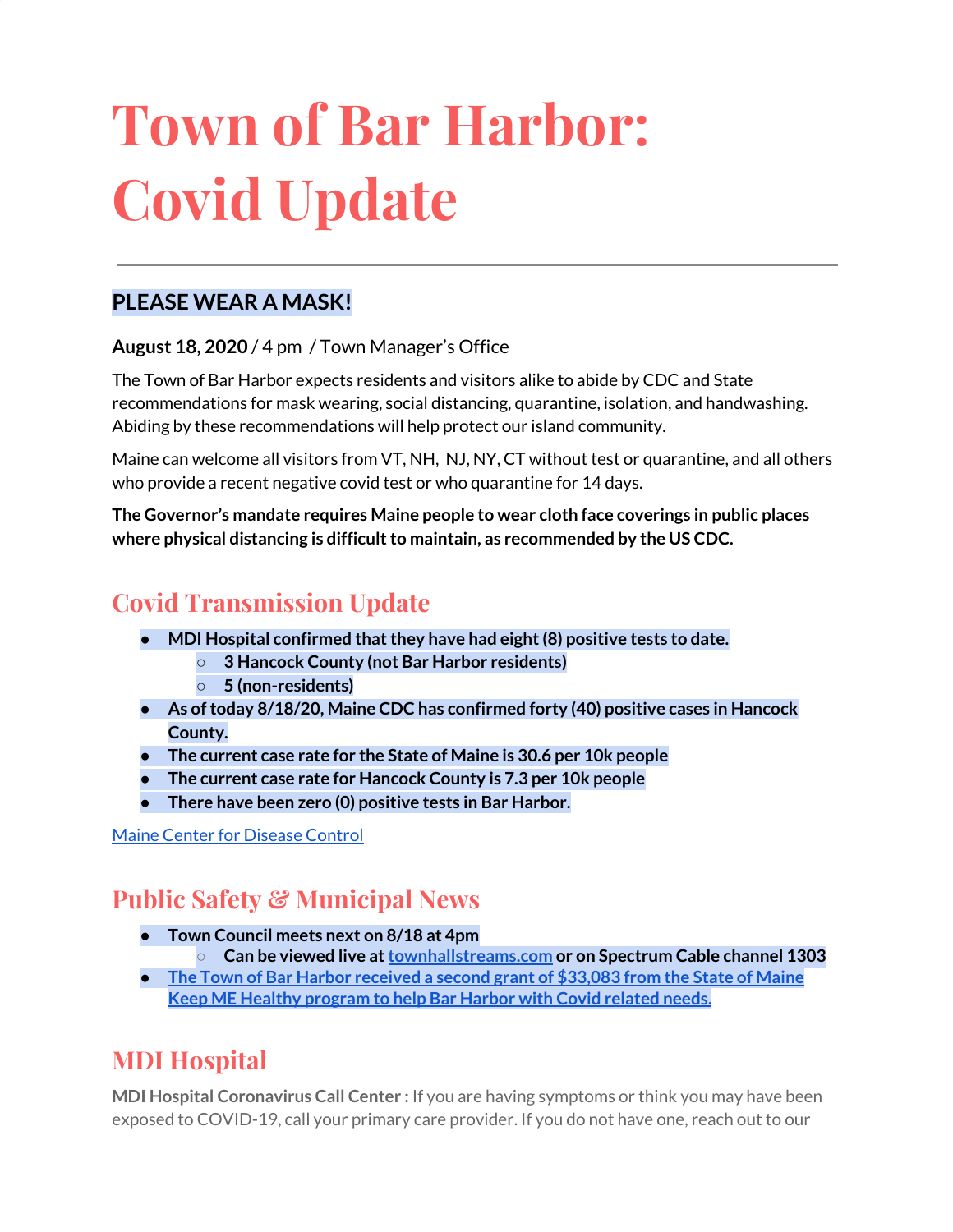Coronavirus Call Center at 207-801-5900. Calling ahead helps our dedicated health care professionals provide the best possible care and protects those in our community who are most vulnerable. Remember: **PLEASE CALL AHEAD**

#### **8/1/20 Press Release - Covid 19 Public Service [Announcement](https://www.mdihospital.org/news/covid-19-public-service-announcement/)**

# **School Information: Conners Emerson & MDI High School**

- **● School will be remote through September 25th.**
- **● Chris Popper reported the outcomes of the 8/10 AOS School Board meeting on WDEA. Click here to see the [article.](https://wdea.am/aos-91-board-votes-to-start-schools-september-8th-with-remote-learning-through-september-25-video/?trackback=fbshare_mobile&fbclid=IwAR23bDC1sAr5OR3eGMWIuymNzCkxdiBvB9apw4UDZJtBje4FE1wC_lsFI6Q)**

#### USDA [Pandemic](http://track.spe.schoolmessenger.com/f/a/j6GQx4nFl3Rld4Q68tYCuA~~/AAAAAQA~/RgRgu5_JP0SlaHR0cHM6Ly9tYWlsLmdvb2dsZS5jb20vbWFpbC91LzAvP3RhYj1jbSNzZWFyY2gvZnJvbSUzQStiZWVzbGV5L1doY3RLSlZyQ0NUS1JmUldCTFdkUVpGZ2pUVlhNdkRwUVpIa2NoRkJCc3NGcHJxZEtnWFF3S05Tamt3R1RxTFpaS21wTkRHP3Byb2plY3Rvcj0xJm1lc3NhZ2VQYXJ0SWQ9MC4xVwdzY2hvb2xtQgoARkls2l72Ls-jUhhiYXJoYXJib3JqZXdlbEBnbWFpbC5jb21YBAAAAAE~) EBT program

#### **School Emails and Websites**

- <http://www.mdirss.org/>
- **● Latest email update from [Principal](https://docs.google.com/document/d/1OKDsYNtOgV0FI9xAcXwQvenOKLV0S2vBg1o5jtu5CrE/edit?usp=sharing) Haney and MDI High School - Returning to School 9/8**
- MDI High School: Extra Curricular Physicals & Insurance [Information](https://wdea.am/mdihs-extracurricular-activity-physicals-and-insurance-information/?trackback=fbshare_mobile&fbclid=IwAR0wxPd824oG1ATLwkeI9s9n2sdpvEiyxeJGgB_mh2BlEJNT_AXiMynkobs)
- **● Latest email update from Conners [Emerson](https://docs.google.com/document/d/1v3pgkG6Q-9S3gisuUIj4etPVDwgBKl4P00JBkvZr-kk/edit?usp=sharing) School - Return to School w Survey**
- Latest email update from [Superintendent](https://docs.google.com/document/d/1fzeCbc8gpTSKmUaDoQH1Avx5PVl-h0reFphXrT1eUNA/edit?usp=sharing) Marc Gousse -

## **Government News & Mandates**

#### **[Governor](https://www.maine.gov/governor/mills/) Mills: Latest Updates :**

- Maple Syrup Producers Eligible for [COVID-19](https://www.maine.gov/governor/mills/news/maple-syrup-producers-eligible-covid-19-financial-relief-following-advocacy-maine-delegation) Financial Relief Following Advocacy by Maine [Delegation](https://www.maine.gov/governor/mills/news/maple-syrup-producers-eligible-covid-19-financial-relief-following-advocacy-maine-delegation) and Governor Mills
- Mills [Administration](https://www.maine.gov/governor/mills/news/mills-administration-approves-second-round-covid-19-prevention-and-protection-awards-under) Approves Second Round of COVID-19 Prevention and Protection Awards Under Keep Maine [Healthy](https://www.maine.gov/governor/mills/news/mills-administration-approves-second-round-covid-19-prevention-and-protection-awards-under) Plan
- As Maine Seeks to Maintain [Relatively](https://www.maine.gov/governor/mills/news/maine-seeks-maintain-relatively-low-virus-spread-governor-mills-renews-state-civil-emergency) Low Virus Spread, Governor Mills Renews State of Civil [Emergency](https://www.maine.gov/governor/mills/news/maine-seeks-maintain-relatively-low-virus-spread-governor-mills-renews-state-civil-emergency)
- Governor Mills & [MaineHousing](https://www.maine.gov/governor/mills/news/governor-mills-mainehousing-expand-rental-relief-program-help-prevent-evictions-counter) Expand Rental Relief Program to Help Prevent Evictions, Counter Reductions in Federal [Unemployment](https://www.maine.gov/governor/mills/news/governor-mills-mainehousing-expand-rental-relief-program-help-prevent-evictions-counter) Benefits

**[Representative](http://www.rephubbell.com/) Brian Hubbell's** latest [newsletter](http://www.rephubbell.com/) : [Stabilizing](http://www.rephubbell.com/2020/07/23/stabilizing-the-economy-climate-action-strategies-and-public-health-measures/) the economy, climate action [strategies,](http://www.rephubbell.com/2020/07/23/stabilizing-the-economy-climate-action-strategies-and-public-health-measures/) and public health measures 7/23/20

#### **Other Government Resources:**

- Pandemic [Unemployment](https://www.maine.gov/unemployment/pua/) Assistance
- Maine [Tourism](https://www.mainetourism.com/maine-tourism-relief-fund/) Relief Fund: Apply For Assistance beginning May 5
- The Small Business [Association](https://www.sba.gov/) Link to loan and grant forms: EIDL & PPP
- CDC [Guidelines](https://www.cdc.gov/coronavirus/2019-nCoV/index.html)
- [Maine](https://www.maine.gov/dhhs/mecdc/infectious-disease/epi/airborne/coronavirus.shtml#news) CDC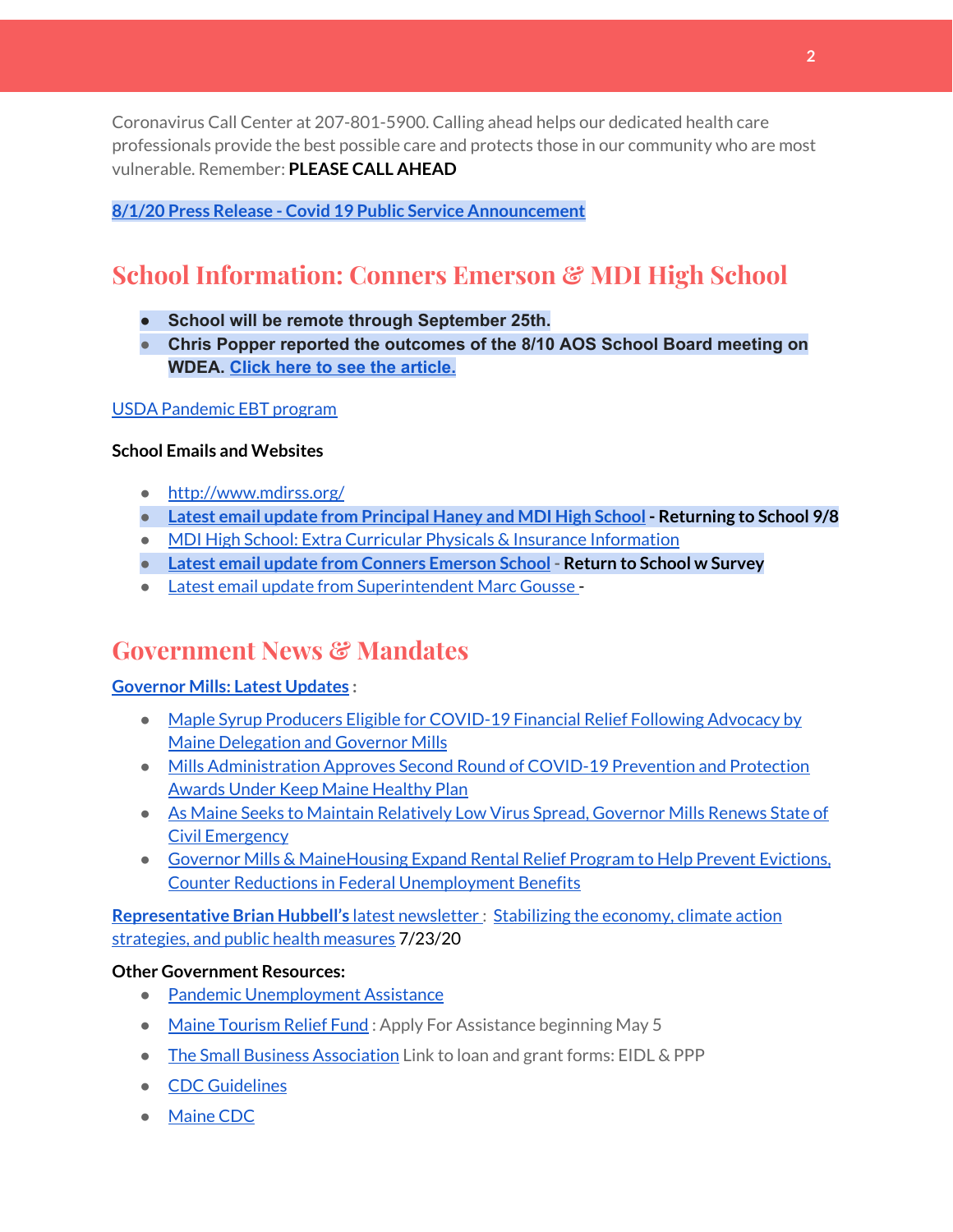## **Bar Harbor Chamber of Commerce**

**If you have ideas that would help Bar Harbor businesses during this time, please email concepts to Chamber Director Alf Anderson: [alf@barharborinfo.com](mailto:alf@barharborinfo.com)**

Includes resource lists for visitors and businesses

<https://www.visitbarharbor.com/member-center-coronavirus-resources>

## **Community Resources**

- **● Healthy Acadia [Newsletter](https://mailchi.mp/healthyacadia.org/august_18_2020) [8](https://mailchi.mp/healthyacadia.org/august_18_2020)/18**
- Open Table MDI Building [Community,](https://www.opentablemdi.org/) One Meal at a Time is delivering meals twice a week, free of charge, to anyone who requests them (MDI wide).
- Jesup [Memorial](https://jesuplibrary.org/) Library **Interlibrary Loan is now active in Maine**
- Mount Desert 365 Resource [Spreadsheet](https://docs.google.com/spreadsheets/d/1okAx6HSsgXZY9CGH07Dzi6rqe7a6m4dLCPKot2Li7Ek/edit?usp=sharing) is a resource list for all of MDI
- Project Open: A community [spreadsheet](https://docs.google.com/spreadsheets/d/1dBicBiBXGzzWEFd9oqL7EBDbFWjDCPl6SSMea_Kt4pc/htmlview#) letting residents and visitors know what island [businesses](https://docs.google.com/spreadsheets/d/1dBicBiBXGzzWEFd9oqL7EBDbFWjDCPl6SSMea_Kt4pc/htmlview#) are open
- Mount Desert Island [Community](https://www.mdicr.org/) Response is a resource list for all of MDI
- Bar [Harbor](https://www.barharborfoodpantry.org/) Food Pantry
- Help Request to MDI [Community](https://docs.google.com/forms/d/e/1FAIpQLSeZfu0tCcthHc9oL7tPomVRdniYiE7nbT_kkK9iCSRgqDhOvQ/viewform) Helpers

**Ways to Help**

- MDI [Nonprofit](https://sites.google.com/mdina.org/public/sos-mdi?authuser=0) Alliance : Share Our Stimulus : share stimulus money with local nonprofits.
- MDI [Community](https://docs.google.com/forms/d/e/1FAIpQLSe_CJUFdVvwJkmymWRqUeK8bx3m7n4uSOuUPYHqXSAyH2DBoQ/viewform?fbclid=IwAR25hjnWGhnMP0lOWMcBPRBumhtQCJGZO4hlk-T-VjNGZljL1kVX5pWrL6U) Helpers
- Island [Connections](http://islconnections.org/contact-us/)

# **Acadia National Park**

#### **See latest [alertfrom](https://www.nps.gov/acad/planyourvisit/conditions.htm) ANP : Current Conditions | Park Campgrounds will remain closed for the 2020 season.**

## **Land & Garden Preserve**

The Asticou Azalea Garden is now open each Thursday through Sunday from 10 a.m. to 2 p.m. until at least early August.

- Thuya Garden hours are Wednesday through Sunday from 2:30 5:30 p.m. Thuya Lodge will be closed for the 2020 season.
- Abby Aldrich Rockefeller Garden will open July 30 through September 6. Thursday through Sunday between 1:00 – 4:00 p.m.
- Little Long Pond, Asticou Landing, Terraces and Lookouts are open daily from dawn to dusk.